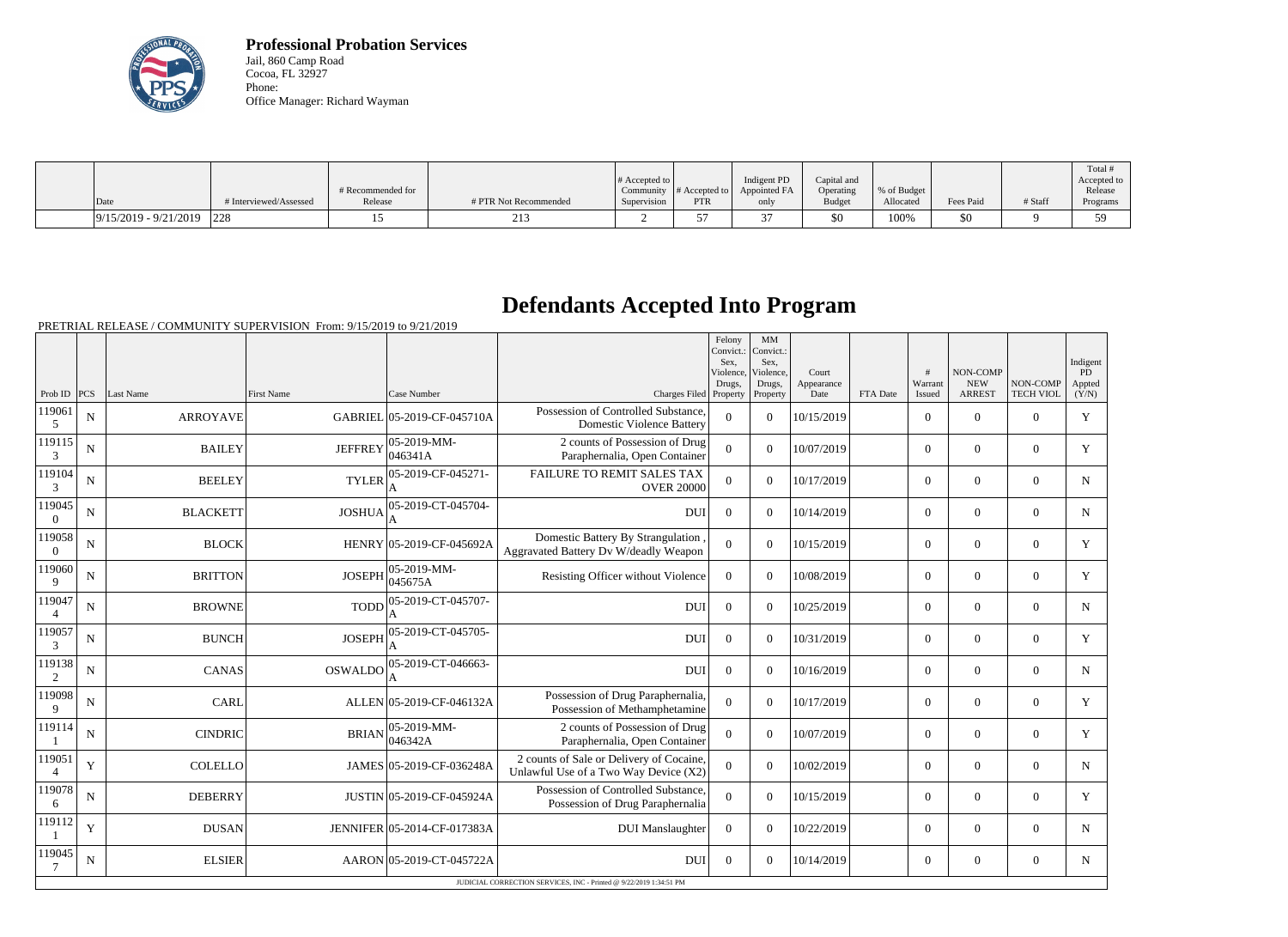## **Defendants Accepted Into Program**

| Prob ID $ PCS $<br><b>ARREST</b><br><b>TECH VIOL</b><br>Last Name<br><b>First Name</b><br>Case Number<br>Charges Filed<br>Property<br>FTA Date<br>Property<br>Date<br>Issued<br>119138<br>${\bf N}$<br><b>FLOWERS</b><br>MARISSA 05-2019-CT-046678A<br>$\overline{0}$<br>10/17/2019<br>$\overline{0}$<br>$\overline{0}$<br>$\Omega$<br><b>DUI</b><br>$\overline{0}$<br>5<br>119114<br>Aggravated Assualt, Domestic Violence<br>${\bf N}$<br><b>GIBERTONI</b><br>JOSEPH 05-2019-CF-046349A<br>$\theta$<br>$\overline{0}$<br>$\Omega$<br>10/17/2019<br>$\overline{0}$<br>$\overline{0}$<br><b>Battery, Resisting Arrest</b><br>6<br>Poss Of Controlled Subs W Intent Sell Or<br>119114<br>${\bf N}$<br><b>GORDON</b><br>ROGER 05-2019-CF-046324A<br>$\Omega$<br>$\theta$<br>$\Omega$<br>10/17/2019<br>$\overline{0}$<br>$\Omega$<br>Distribute, Possession of Drug<br>$\overline{4}$<br>Paraphernalia<br>119079<br>05-2019-MM-<br><b>BRADLEY</b><br>${\bf N}$<br><b>HACKETT</b><br><b>Domestic Violence Battery</b><br>10/08/2019<br>$\overline{0}$<br>$\theta$<br>$\overline{0}$<br>$\overline{0}$<br>$\Omega$<br>045899A<br>5<br>119119<br>05-2019-CT-046507-<br><b>ASHLEY</b><br>${\bf N}$<br><b>HUE</b><br>$\Omega$<br><b>DUI</b><br>$\overline{0}$<br>$\theta$<br>10/16/2019<br>$\overline{0}$<br>$\overline{0}$<br>5<br>119100<br>Possession of Methamphetamine,<br>${\bf N}$<br>ROSE 05-2019-CF-046145A<br><b>JANSSEN</b><br>$\theta$<br>10/17/2019<br>$\overline{0}$<br>$\overline{0}$<br>$\overline{0}$<br>$\Omega$<br>Possession of Drug Paraphernalia<br>2 counts of Possession of Controlled<br>119082<br>${\bf N}$<br><b>JARUSIEWICZ</b><br>MICHAELA 05-2019-CF-045916A<br>$\theta$<br>$\theta$<br>Substance, Possession of Drug<br>$\theta$<br>10/15/2019<br>$\overline{0}$<br>$\overline{0}$<br>3<br>Paraphernalia<br>Poss Of Controlled Subs W Intent Sell Or<br>119082<br>Distribute, Driving While License<br>${\bf N}$<br><b>JOHNSON</b><br>DREESHAN 05-2019-CF-045936A<br>$\Omega$<br>$\theta$<br>10/15/2019<br>$\overline{0}$<br>$\theta$<br>$\overline{0}$<br>Suspended Revoked Cancel w/Knowledge,<br>Possession of Drug Paraphernalia<br>119044<br>05-2019-MM-<br>Disorderly Intoxication, Resisting Officer<br><b>KATZ</b><br><b>GREGORY</b><br>${\bf N}$<br>$\theta$<br>$\boldsymbol{0}$<br>10/07/2019<br>$\boldsymbol{0}$<br>$\overline{0}$<br>$\overline{0}$<br>045638A<br>without Violence<br>6<br>119136<br>05-2019-CT-046664-<br><b>GEORGE</b><br>${\bf N}$<br><b>KLEIN</b><br><b>DUI</b><br>$\overline{0}$<br>10/17/2019<br>$\mathbf{0}$<br>$\overline{0}$<br>$\overline{0}$<br>$\overline{0}$<br>119137<br>05-2019-MM-<br>${\bf N}$<br><b>KNAPP</b><br><b>ROBERT</b><br>Petit Theft<br>$\theta$<br>$\overline{0}$<br>$\overline{0}$<br>10/28/2019<br>$\overline{0}$<br>$\overline{0}$<br>046654-A<br>8 | Indigent<br>PD<br>Appted |
|---------------------------------------------------------------------------------------------------------------------------------------------------------------------------------------------------------------------------------------------------------------------------------------------------------------------------------------------------------------------------------------------------------------------------------------------------------------------------------------------------------------------------------------------------------------------------------------------------------------------------------------------------------------------------------------------------------------------------------------------------------------------------------------------------------------------------------------------------------------------------------------------------------------------------------------------------------------------------------------------------------------------------------------------------------------------------------------------------------------------------------------------------------------------------------------------------------------------------------------------------------------------------------------------------------------------------------------------------------------------------------------------------------------------------------------------------------------------------------------------------------------------------------------------------------------------------------------------------------------------------------------------------------------------------------------------------------------------------------------------------------------------------------------------------------------------------------------------------------------------------------------------------------------------------------------------------------------------------------------------------------------------------------------------------------------------------------------------------------------------------------------------------------------------------------------------------------------------------------------------------------------------------------------------------------------------------------------------------------------------------------------------------------------------------------------------------------------------------------------------------------------------------------------------------------------------------------------------------------------------------------------------------------------------------------------------------------------------------------------------------------------------------------------------------------------------------------------|--------------------------|
|                                                                                                                                                                                                                                                                                                                                                                                                                                                                                                                                                                                                                                                                                                                                                                                                                                                                                                                                                                                                                                                                                                                                                                                                                                                                                                                                                                                                                                                                                                                                                                                                                                                                                                                                                                                                                                                                                                                                                                                                                                                                                                                                                                                                                                                                                                                                                                                                                                                                                                                                                                                                                                                                                                                                                                                                                                       | (Y/N)<br>N               |
|                                                                                                                                                                                                                                                                                                                                                                                                                                                                                                                                                                                                                                                                                                                                                                                                                                                                                                                                                                                                                                                                                                                                                                                                                                                                                                                                                                                                                                                                                                                                                                                                                                                                                                                                                                                                                                                                                                                                                                                                                                                                                                                                                                                                                                                                                                                                                                                                                                                                                                                                                                                                                                                                                                                                                                                                                                       | $\mathbf N$              |
|                                                                                                                                                                                                                                                                                                                                                                                                                                                                                                                                                                                                                                                                                                                                                                                                                                                                                                                                                                                                                                                                                                                                                                                                                                                                                                                                                                                                                                                                                                                                                                                                                                                                                                                                                                                                                                                                                                                                                                                                                                                                                                                                                                                                                                                                                                                                                                                                                                                                                                                                                                                                                                                                                                                                                                                                                                       | Y                        |
|                                                                                                                                                                                                                                                                                                                                                                                                                                                                                                                                                                                                                                                                                                                                                                                                                                                                                                                                                                                                                                                                                                                                                                                                                                                                                                                                                                                                                                                                                                                                                                                                                                                                                                                                                                                                                                                                                                                                                                                                                                                                                                                                                                                                                                                                                                                                                                                                                                                                                                                                                                                                                                                                                                                                                                                                                                       | Y                        |
|                                                                                                                                                                                                                                                                                                                                                                                                                                                                                                                                                                                                                                                                                                                                                                                                                                                                                                                                                                                                                                                                                                                                                                                                                                                                                                                                                                                                                                                                                                                                                                                                                                                                                                                                                                                                                                                                                                                                                                                                                                                                                                                                                                                                                                                                                                                                                                                                                                                                                                                                                                                                                                                                                                                                                                                                                                       | N                        |
|                                                                                                                                                                                                                                                                                                                                                                                                                                                                                                                                                                                                                                                                                                                                                                                                                                                                                                                                                                                                                                                                                                                                                                                                                                                                                                                                                                                                                                                                                                                                                                                                                                                                                                                                                                                                                                                                                                                                                                                                                                                                                                                                                                                                                                                                                                                                                                                                                                                                                                                                                                                                                                                                                                                                                                                                                                       | Y                        |
|                                                                                                                                                                                                                                                                                                                                                                                                                                                                                                                                                                                                                                                                                                                                                                                                                                                                                                                                                                                                                                                                                                                                                                                                                                                                                                                                                                                                                                                                                                                                                                                                                                                                                                                                                                                                                                                                                                                                                                                                                                                                                                                                                                                                                                                                                                                                                                                                                                                                                                                                                                                                                                                                                                                                                                                                                                       | Y                        |
|                                                                                                                                                                                                                                                                                                                                                                                                                                                                                                                                                                                                                                                                                                                                                                                                                                                                                                                                                                                                                                                                                                                                                                                                                                                                                                                                                                                                                                                                                                                                                                                                                                                                                                                                                                                                                                                                                                                                                                                                                                                                                                                                                                                                                                                                                                                                                                                                                                                                                                                                                                                                                                                                                                                                                                                                                                       | Y                        |
|                                                                                                                                                                                                                                                                                                                                                                                                                                                                                                                                                                                                                                                                                                                                                                                                                                                                                                                                                                                                                                                                                                                                                                                                                                                                                                                                                                                                                                                                                                                                                                                                                                                                                                                                                                                                                                                                                                                                                                                                                                                                                                                                                                                                                                                                                                                                                                                                                                                                                                                                                                                                                                                                                                                                                                                                                                       | Y                        |
|                                                                                                                                                                                                                                                                                                                                                                                                                                                                                                                                                                                                                                                                                                                                                                                                                                                                                                                                                                                                                                                                                                                                                                                                                                                                                                                                                                                                                                                                                                                                                                                                                                                                                                                                                                                                                                                                                                                                                                                                                                                                                                                                                                                                                                                                                                                                                                                                                                                                                                                                                                                                                                                                                                                                                                                                                                       | N                        |
|                                                                                                                                                                                                                                                                                                                                                                                                                                                                                                                                                                                                                                                                                                                                                                                                                                                                                                                                                                                                                                                                                                                                                                                                                                                                                                                                                                                                                                                                                                                                                                                                                                                                                                                                                                                                                                                                                                                                                                                                                                                                                                                                                                                                                                                                                                                                                                                                                                                                                                                                                                                                                                                                                                                                                                                                                                       | N                        |
| 119100<br>Fleeing and Eluding Law Enforcement<br>${\bf N}$<br>CHARLES 05-2019-CF-046165A<br><b>KOMADA</b><br>$\Omega$<br>$\theta$<br>10/24/2019<br>$\overline{0}$<br>$\overline{0}$<br>$\Omega$<br>Officer, Possession of Drug Paraphernalia<br>5                                                                                                                                                                                                                                                                                                                                                                                                                                                                                                                                                                                                                                                                                                                                                                                                                                                                                                                                                                                                                                                                                                                                                                                                                                                                                                                                                                                                                                                                                                                                                                                                                                                                                                                                                                                                                                                                                                                                                                                                                                                                                                                                                                                                                                                                                                                                                                                                                                                                                                                                                                                     | Y                        |
| 119099<br>ABRAHAM $\begin{array}{ l} 05\text{-}2019\text{-}MM\text{-} \\ 046152A \end{array}$<br><b>KRYSAK</b><br>10/07/2019<br>N<br>Possession of Drug Paraphernalia<br>$\overline{0}$<br>$\theta$<br>$\overline{0}$<br>$\Omega$<br>$\overline{0}$<br>$\mathbf{I}$                                                                                                                                                                                                                                                                                                                                                                                                                                                                                                                                                                                                                                                                                                                                                                                                                                                                                                                                                                                                                                                                                                                                                                                                                                                                                                                                                                                                                                                                                                                                                                                                                                                                                                                                                                                                                                                                                                                                                                                                                                                                                                                                                                                                                                                                                                                                                                                                                                                                                                                                                                   | Y                        |
| 119044<br>05-2019-MM-<br><b>LAFOND</b><br><b>NADEGE</b><br>${\bf N}$<br><b>Domestic Violence Battery</b><br>$\boldsymbol{0}$<br>10/07/2019<br>$\overline{0}$<br>$\overline{0}$<br>$\overline{0}$<br>$\overline{0}$<br>045649-A                                                                                                                                                                                                                                                                                                                                                                                                                                                                                                                                                                                                                                                                                                                                                                                                                                                                                                                                                                                                                                                                                                                                                                                                                                                                                                                                                                                                                                                                                                                                                                                                                                                                                                                                                                                                                                                                                                                                                                                                                                                                                                                                                                                                                                                                                                                                                                                                                                                                                                                                                                                                        | Y                        |
| Child Neglect Without Great Bodily Harm,<br>119100<br>${\bf N}$<br><b>LEWIS</b><br>CHRISTINA 05-2019-CF-046135A<br>Possession of Controlled Substance, Poss<br>$\Omega$<br>$\boldsymbol{0}$<br>$\overline{0}$<br>10/17/2019<br>$\mathbf{0}$<br>$\boldsymbol{0}$<br>8<br>Drug Paraphernalia (2cts)                                                                                                                                                                                                                                                                                                                                                                                                                                                                                                                                                                                                                                                                                                                                                                                                                                                                                                                                                                                                                                                                                                                                                                                                                                                                                                                                                                                                                                                                                                                                                                                                                                                                                                                                                                                                                                                                                                                                                                                                                                                                                                                                                                                                                                                                                                                                                                                                                                                                                                                                     | Y                        |
| 119061<br>Domestic Violence Battery, Domestic<br>${\bf N}$<br><b>LUCKEN</b><br>JOHN 05-2019-CF-045710A<br>$\boldsymbol{0}$<br>$\overline{0}$<br>$\theta$<br>10/24/2019<br>$\overline{0}$<br>$\overline{0}$<br><b>Battery By Strangulation</b><br>8                                                                                                                                                                                                                                                                                                                                                                                                                                                                                                                                                                                                                                                                                                                                                                                                                                                                                                                                                                                                                                                                                                                                                                                                                                                                                                                                                                                                                                                                                                                                                                                                                                                                                                                                                                                                                                                                                                                                                                                                                                                                                                                                                                                                                                                                                                                                                                                                                                                                                                                                                                                    | Y                        |
| 119067<br>05-2019-CT-045939-<br><b>CATHRYN</b><br>${\bf N}$<br><b>MCLAUGHLIN</b><br><b>DUI</b><br>$\mathbf{0}$<br>$\boldsymbol{0}$<br>$\boldsymbol{0}$<br>10/15/2019<br>$\boldsymbol{0}$<br>$\overline{0}$<br>6                                                                                                                                                                                                                                                                                                                                                                                                                                                                                                                                                                                                                                                                                                                                                                                                                                                                                                                                                                                                                                                                                                                                                                                                                                                                                                                                                                                                                                                                                                                                                                                                                                                                                                                                                                                                                                                                                                                                                                                                                                                                                                                                                                                                                                                                                                                                                                                                                                                                                                                                                                                                                       | N                        |
| 119062<br>05-2019-MM-<br><b>SCOTT</b><br>${\bf N}$<br><b>MILLER</b><br>2 counts of Domestic Violence Battery<br>$\boldsymbol{0}$<br>10/08/2019<br>$\boldsymbol{0}$<br>$\overline{0}$<br>$\overline{0}$<br>$\overline{0}$<br>045698A<br>4                                                                                                                                                                                                                                                                                                                                                                                                                                                                                                                                                                                                                                                                                                                                                                                                                                                                                                                                                                                                                                                                                                                                                                                                                                                                                                                                                                                                                                                                                                                                                                                                                                                                                                                                                                                                                                                                                                                                                                                                                                                                                                                                                                                                                                                                                                                                                                                                                                                                                                                                                                                              | N                        |
| 119116<br>${\bf N}$<br><b>NAVALTA</b><br>RASHAD 05-2019-CF-046359A<br>DUI, Possession of Controlled Substance<br>$\boldsymbol{0}$<br>10/17/2019<br>$\boldsymbol{0}$<br>$\overline{0}$<br>$\Omega$<br>$\overline{0}$<br>5                                                                                                                                                                                                                                                                                                                                                                                                                                                                                                                                                                                                                                                                                                                                                                                                                                                                                                                                                                                                                                                                                                                                                                                                                                                                                                                                                                                                                                                                                                                                                                                                                                                                                                                                                                                                                                                                                                                                                                                                                                                                                                                                                                                                                                                                                                                                                                                                                                                                                                                                                                                                              | Y                        |
| 119136<br>05-2019-CT-046666-<br><b>JACOB</b><br>${\bf N}$<br><b>NEIHOUSE</b><br>$\boldsymbol{0}$<br><b>DUI</b><br>$\overline{0}$<br>10/17/2019<br>$\mathbf{0}$<br>$\boldsymbol{0}$<br>$\overline{0}$                                                                                                                                                                                                                                                                                                                                                                                                                                                                                                                                                                                                                                                                                                                                                                                                                                                                                                                                                                                                                                                                                                                                                                                                                                                                                                                                                                                                                                                                                                                                                                                                                                                                                                                                                                                                                                                                                                                                                                                                                                                                                                                                                                                                                                                                                                                                                                                                                                                                                                                                                                                                                                  | N                        |
| 119062<br>05-2019-MM-<br>NIEVES-RIVERA<br><b>JOANNE</b><br>$\boldsymbol{0}$<br>$\boldsymbol{0}$<br>N<br>Domestic Violence Battery, Battery<br>$\overline{0}$<br>10/08/2019<br>$\overline{0}$<br>$\overline{0}$<br>045699A<br>5<br>JUDICIAL CORRECTION SERVICES, INC - Printed @ 9/22/2019 1:34:51 PM                                                                                                                                                                                                                                                                                                                                                                                                                                                                                                                                                                                                                                                                                                                                                                                                                                                                                                                                                                                                                                                                                                                                                                                                                                                                                                                                                                                                                                                                                                                                                                                                                                                                                                                                                                                                                                                                                                                                                                                                                                                                                                                                                                                                                                                                                                                                                                                                                                                                                                                                  | Y                        |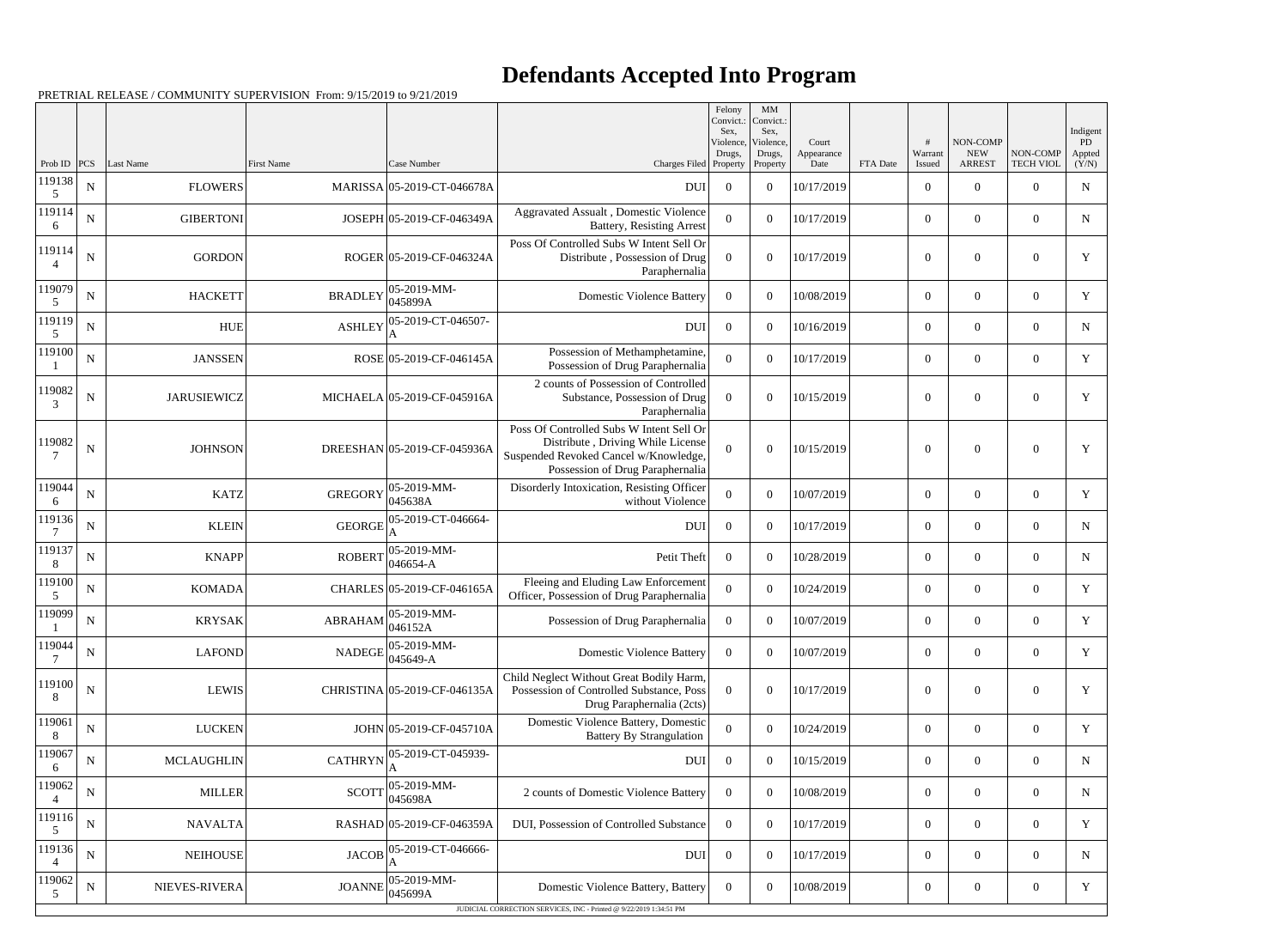## **Defendants Accepted Into Program**

|                       |             |                     |                   |                                                                                                     |                                                                                                                                                                                                                                                                                                                    | Felony<br>Convict.:<br>Sex. | MM<br>Convict.:<br>Sex,         |                             |          |                        |                                         |                              | Indigent              |
|-----------------------|-------------|---------------------|-------------------|-----------------------------------------------------------------------------------------------------|--------------------------------------------------------------------------------------------------------------------------------------------------------------------------------------------------------------------------------------------------------------------------------------------------------------------|-----------------------------|---------------------------------|-----------------------------|----------|------------------------|-----------------------------------------|------------------------------|-----------------------|
| Prob ID               | PCS         | <b>Last Name</b>    | <b>First Name</b> | Case Number                                                                                         | Charges Filed Property                                                                                                                                                                                                                                                                                             | Violence,<br>Drugs,         | Violence,<br>Drugs,<br>Property | Court<br>Appearance<br>Date | FTA Date | #<br>Warrant<br>Issued | NON-COMP<br><b>NEW</b><br><b>ARREST</b> | NON-COMP<br><b>TECH VIOL</b> | PD<br>Appted<br>(Y/N) |
| 119044                | $\mathbf N$ | <b>NOCERA</b>       |                   | $05-2019-MM$ -<br>$SONYA _{045664-A}^{065}$                                                         | <b>Domestic Violence Battery</b>                                                                                                                                                                                                                                                                                   | $\theta$                    | $\overline{0}$                  | 10/07/2019                  |          | $\overline{0}$         | 0                                       | $\mathbf{0}$                 | Y                     |
| 119137<br>9           | $\mathbf N$ | <b>OCONNOR</b>      |                   | KEVIN 05-2019-CT-046659A                                                                            | DUI, Refuse Breath Urine Blood DUI Test<br>After Prev Susp                                                                                                                                                                                                                                                         | $\Omega$                    | $\theta$                        | 10/16/2019                  |          | $\overline{0}$         | $\overline{0}$                          | $\overline{0}$               | $\mathbf N$           |
| 119047<br>$\mathbf Q$ | N           | PEDRAZA             |                   | $\mbox{EDGARDO}\Big ^{05\text{-}2019\text{-}\mathrm{CT-}045706\text{-}}_{\color{red}\text{A}}$<br>A | <b>DUI</b>                                                                                                                                                                                                                                                                                                         | $\Omega$                    | $\theta$                        | 10/14/2019                  |          | $\overline{0}$         | $\overline{0}$                          | $\mathbf{0}$                 | $\mathbf N$           |
| 119132                | N           | <b>PHELPS</b>       |                   | WAYNE 05-2019-CT-046517-                                                                            | Driving while License Suspended or<br>Revoked                                                                                                                                                                                                                                                                      | $\Omega$                    | $\theta$                        | 10/07/2019                  |          | $\overline{0}$         | $\Omega$                                | $\overline{0}$               | Y                     |
| 119138<br>3           | N           | <b>PIATT</b>        |                   | JOSHUA 05-2019-CT-046621-                                                                           | Driving While License Susp/Cancel/Rev<br>1st Offense                                                                                                                                                                                                                                                               | $\Omega$                    | $\theta$                        | 10/16/2019                  |          | $\overline{0}$         | $\Omega$                                | $\mathbf{0}$                 | $\mathbf N$           |
| 119112<br>$\left($    | N           | <b>PITTMAN</b>      |                   | ROSCHELLE 05-2019-CF-026659A                                                                        | Consp Traffic<br>Amphetamine/Methamphetamine 14 to 28                                                                                                                                                                                                                                                              | $\Omega$                    | $\theta$                        | 10/01/2019                  |          | $\boldsymbol{0}$       | $\overline{0}$                          | $\mathbf{0}$                 | $\mathbf N$           |
| 119114<br>5           | $\mathbf N$ | <b>REID</b>         | <b>SHEILA</b>     | 05-2019-CF-046328-                                                                                  | <b>BURGLARY OF AN OCCUPIED</b><br><b>CONVEYANCE UNARMED</b>                                                                                                                                                                                                                                                        | $\Omega$                    | $\theta$                        | 10/17/2019                  |          | $\overline{0}$         | $\overline{0}$                          | $\overline{0}$               | Y                     |
| 119080<br>$\Omega$    | N           | <b>RENSHAW</b>      |                   | JOEY 05-2019-CF-045908A                                                                             | Possession of Controlled Substance.<br>Possession of Drug Paraphernalia                                                                                                                                                                                                                                            | $\Omega$                    | $\Omega$                        | 10/15/2019                  |          | $\overline{0}$         | $\overline{0}$                          | $\overline{0}$               | Y                     |
| 119138                | N           | <b>REYNOLD</b>      |                   | BRITTENY 05-2019-CF-046650A                                                                         | <b>Aggravated Assualt</b>                                                                                                                                                                                                                                                                                          | $\Omega$                    | $\theta$                        | 10/17/2019                  |          | $\overline{0}$         | $\Omega$                                | $\overline{0}$               | Y                     |
| 119138<br>$\Omega$    | N           | <b>REYNOLDS</b>     |                   | $TOM$ 05-2019-MM-<br>046658A                                                                        | <b>Domestic Violence Battery</b>                                                                                                                                                                                                                                                                                   | $\theta$                    | $\theta$                        | 10/18/2019                  |          | $\boldsymbol{0}$       | $\overline{0}$                          | $\overline{0}$               | Y                     |
| 119116<br>q           | N           | <b>RIVERS</b>       | <b>MICHAEL</b>    | 05-2019-MM-<br>$046316 - A$                                                                         | Battery                                                                                                                                                                                                                                                                                                            | $\theta$                    | $\overline{0}$                  | 10/21/2019                  |          | $\overline{0}$         | $\overline{0}$                          | $\overline{0}$               | Y                     |
| 119055<br>2           | N           | <b>RIZZO</b>        |                   | HEATHER 05-2019-CT-045673A                                                                          | DUI (2nd Offense), Refusal to submit to<br>breath test                                                                                                                                                                                                                                                             | $\Omega$                    | $\theta$                        | 10/08/2019                  |          | $\overline{0}$         | $\overline{0}$                          | $\overline{0}$               | Y                     |
| 119133                | N           | <b>ST LOUIS</b>     | <b>TAMMY</b>      | 05-2019-CT-046521-<br>А                                                                             | DUI (2nd Offense)                                                                                                                                                                                                                                                                                                  | $\Omega$                    | $\theta$                        | 10/31/2019                  |          | $\overline{0}$         | 0                                       | $\overline{0}$               | Y                     |
| 119054                | $\mathbf N$ | <b>STANTON</b>      |                   | DEVON 05-2019-CF-045687A                                                                            | Burglary Of Unoccupied Dwelling, Petit<br>Theft                                                                                                                                                                                                                                                                    | $\Omega$                    | $\theta$                        | 10/15/2019                  |          | $\overline{0}$         | $\boldsymbol{0}$                        | $\overline{0}$               | $\mathbf N$           |
| 119138                | $\mathbf N$ | <b>THOMAS</b>       |                   | AMY 05-2019-CF-035463A                                                                              | Fail to Appear                                                                                                                                                                                                                                                                                                     | $\boldsymbol{0}$            | $\boldsymbol{0}$                | 10/17/2019                  |          | $\mathbf{0}$           | $\mathbf{0}$                            | $\overline{0}$               | Y                     |
| 119083<br>3           | $\mathbf N$ | <b>TORRES</b>       |                   | $LAILONI$ 05-2019-MM-<br>045906A                                                                    | <b>Domestic Violence Battery</b>                                                                                                                                                                                                                                                                                   | $\overline{0}$              | $\overline{0}$                  | 10/08/2019                  |          | $\boldsymbol{0}$       | $\mathbf{0}$                            | $\overline{0}$               | Y                     |
| 119056                | $\mathbf N$ | <b>TURCOTTE</b>     |                   | DANIEL 05-2019-CF-045709A                                                                           | Aggravated Battery Dv W/deadly Weapon<br>False Imprisonment, Domestic Violence<br><b>Battery</b>                                                                                                                                                                                                                   | $\Omega$                    | $\overline{0}$                  | 10/15/2019                  |          | $\overline{0}$         | $\overline{0}$                          | $\boldsymbol{0}$             | $\mathbf N$           |
| 119097                | N           | <b>TURNER</b>       | JON               | 05-2019-MM-<br>046030A                                                                              | Resisting Officer without Violence                                                                                                                                                                                                                                                                                 | $\overline{0}$              | $\Omega$                        | 10/07/2019                  |          | $\overline{0}$         | $\overline{0}$                          | $\overline{0}$               | $\mathbf Y$           |
| 119058<br>3           | N           | <b>TYSON</b>        |                   | SEAN 05-2019-CF-045685A                                                                             | Possession of Alprazolam(Xanax)                                                                                                                                                                                                                                                                                    | $\overline{0}$              | $\overline{0}$                  | 10/15/2019                  |          | $\overline{0}$         | $\overline{0}$                          | $\overline{0}$               | Y                     |
| 119083<br>5           | $\mathbf N$ | <b>VILLAR MORAN</b> |                   | MARIO 05-2019-CT-045909A                                                                            | DUI, Driving While License Suspended<br>Revoked Cancel w/Knowledge, Refuse<br>Breath Urine Blood DUI Test After Prev<br>Susp                                                                                                                                                                                       |                             | $\overline{0}$                  | 10/31/2019                  |          | $\overline{0}$         | $\overline{0}$                          | $\boldsymbol{0}$             | Y                     |
| 119054<br>5           | ${\bf N}$   | <b>WHITE</b>        |                   | VINCE 05-2019-CF-045686A                                                                            | Fleeing and Eluding Law Enforcement<br>Officer, DUI, Reckless Driving, Driving<br>while License Suspended or Revoked,<br>Possession of Cocaine, Possession of<br>Cannabis More than 20 Grams, Keep Veh<br>Resorted to by Pers Using Cont Subs<br>HIDICIAL CORRECTION SERVICES, INC., Printed @ 0/2/2010 1:34:51 PM | $\Omega$                    | $\overline{0}$                  | 10/15/2019                  |          | $\boldsymbol{0}$       | $\mathbf{0}$                            | $\mathbf{0}$                 | $\mathbf N$           |